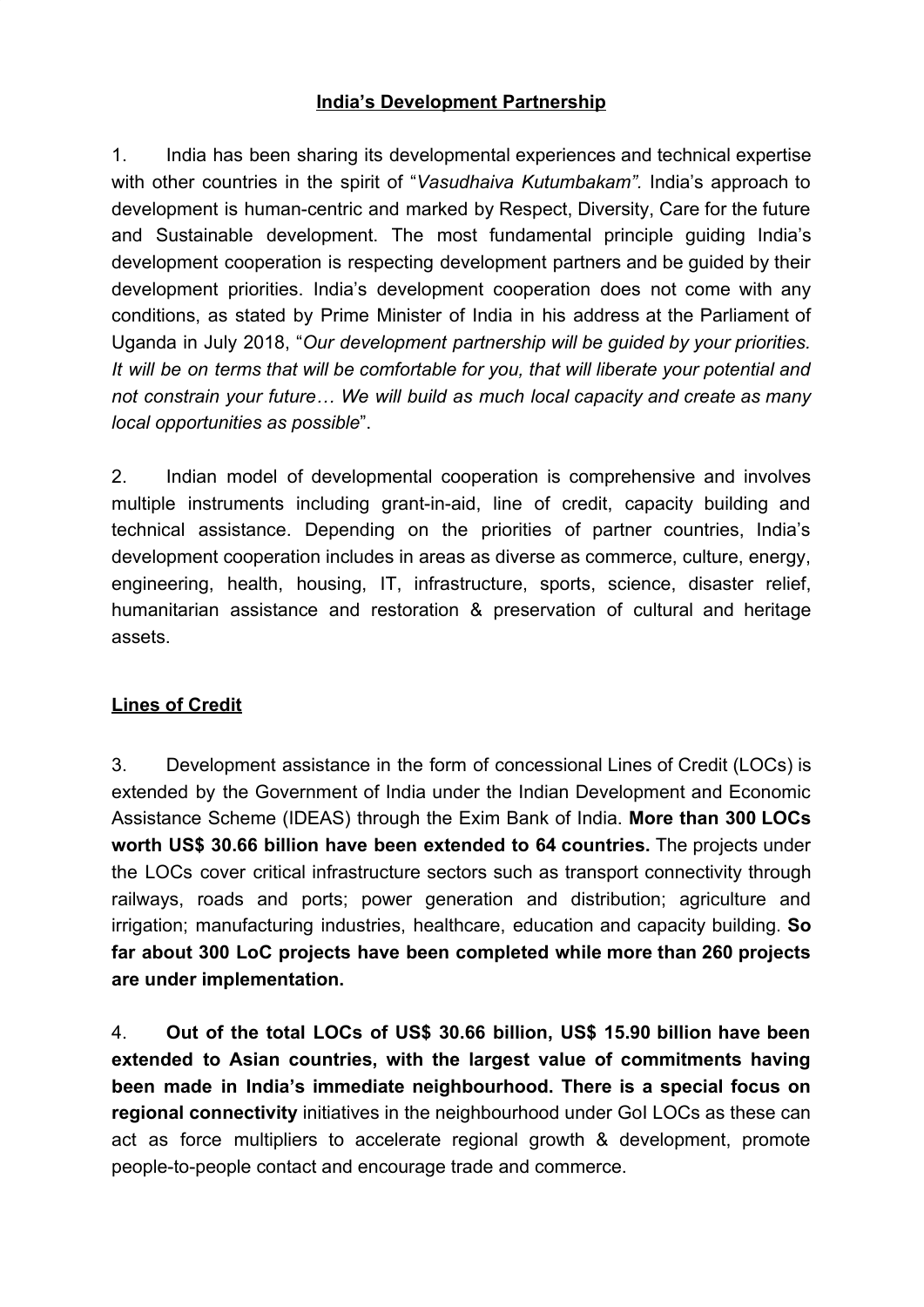5. India has completed numerous iconic infrastructure projects in partner countries under the Lines of Credit. Some of these iconic projects include the Parliament Building of Gambia, the Presidential Palace in Ghana, the Kosti Power project in Sudan which provides 1/3rd of the country's power, the Nyaborongo Power Project in Rwanda which provides 1/4<sup>th</sup> of the country's power, Railway Bridges and Signalling Systems in Bangladesh, the post-war rebuilding of the Sri Lankan Railways etc. LoCs have also been extended in many new sectors like defence and solar energy.

# **Grant-in-Aid projects**

6. A number of grant-in-aid projects, aggregating around US\$ 4 Billion, covering various sectors such as infrastructure, hydroelectricity, power transmission, agriculture, education, health, Industry etc, as prioritized by the host governments, are under implementation. Beyond India's neighbourhood in South East Asia, Central Asia, Africa and Latin America, bilateral projects in Information and Computer Technology (lCT), Small & Medium enterprises and archaeological conservation have been undertaken.

7. Iconic projects competed with Government of India grant assistance include construction of Afghan-India Friendship Dam in Afghanistan, Construction of Afghan Parliament Building in Kabul, construction of new ENT hospital project in Mauritius, Metro Express Project in Mauritius, Jaffna Cultural Centre in Sri Lanka, Supreme Court building in Mauritius etc.

# **Capacity Building and Technical Assistance**

8. Capacity building assistance is an important strand of India's development partnership programme. The Government of India provides capacity building support to other friendly countries in various forms such as civilian and military training programmes in India, training on-site abroad, deputation of Indian experts, establishment of centres of excellence in IT and vocational training centres.

9. **Indian Technical and Economic Cooperation (ITEC)** programme, instituted in 1964, now covers around 160 partner countries from Asia, Africa, East Europe, Latin America, the Caribbean as well as Pacific and Small Island countries. The ITEC Programme comprises mostly of short term training courses for govt. officials and working professionals. The Programme has grown organically from about 4000 training slots in 2006-07 to around 14000 slots (including defence training) in 2019-20. During 2019-20, civilian training slots were offered under ITEC in over 383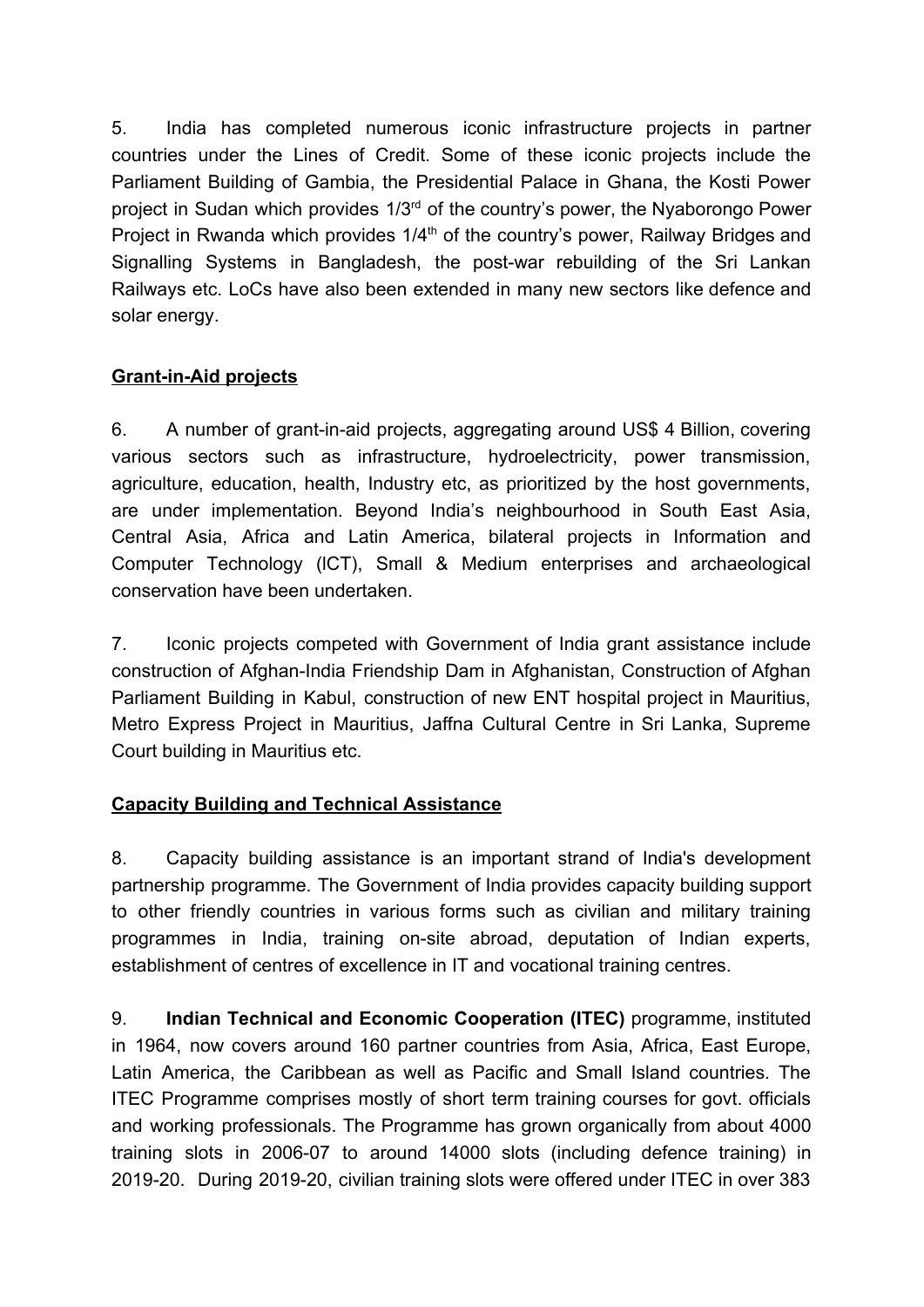courses across 98 institutions in a wide and diverse range areas including Engineering & Technology; Government Functions; Environment & Climate Change; Agriculture; Banking, Finance, English Language; Health & Yoga; Petroleum; ICT; Journalism; Management & Leadership; Power, renewable & Alternate Energy, including solar; Rural Development; Women Empowerment etc.

10. New modalities like e-ITEC, ITEC-Onsite and ITEC executive have been included in the bouquet of ITEC offerings from 2018 onwards. India is already partnering with Oman in its capacity building efforts through the ITEC Programme, which we plan to scale up as per the priorities of Oman Government.



### **India for Humanity**

11. In October 2018, the 'India for Humanity' initiative was launched to commemorate the 150th birth anniversary of Mahatma Gandhi and honour his service to humanity. In collaboration with the NGO Bhagwan Mahaveer Viklang Sahayata Samiti (BMVSS), popularly known as "Jaipur Foot," the programme featured year-long series of artificial limb fitment camps in several countries in Asia and Africa. These camps aim to provide physical, economic and social rehabilitation of amputees by helping them regain their mobility and dignity. The program has been extended for three more years till March 2023.

12. In the current Corona crisis, India has extended COVID-related medical assistance including testing kits, protective gear and Hydorxychloroquine and other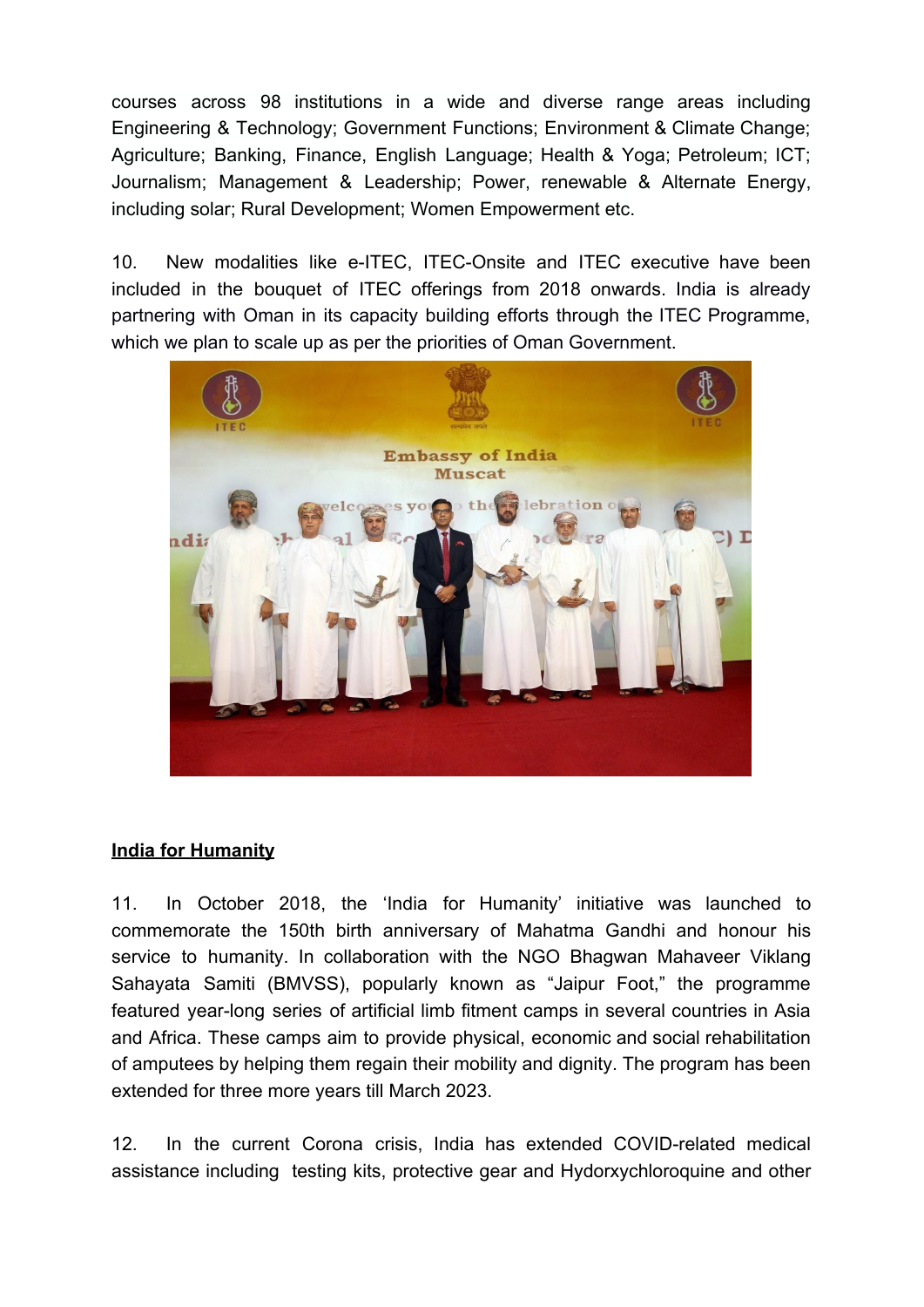medicines to around 90 plus countries across the globe and its role as a reliable supplier of pharmaceuticals and medicines is globally recognised and appreciated. Several e-ITEC webinars on handling the Corona pandemic have also been hosted for sharing experience and best practices with experts from other countries.

13. Apart from supply of medical relief, India also extended technical assistance by way of despatching rapid response teams to Kuwait and Maldives. The COVID crisis demonstrated the resilience of India-Oman strategic partnership. India provided corona-related medicines to Oman and remained a reliable supplier of food and other essential items to Oman at a time when global supply chains were severely disrupted.



### **Cooperation in Cultural and Heritage projects**

14. With Government of India's assistance programme more than 50 cultural and heritage projects have been completed, including restoration of Ananda Temple; Shwedagon Pagoda (Myanmar), restoration of Thiruketheeswaram temple; installation of Replica of Sarnath Buddha; Indian Gallery at Sacred Tooth Relic Temple (Srilanka), restoration of Mosques (Maldives), setting up of National Archives and Library (Mauritius), built National War Memorial (Tribute to Indian Soldiers in World War I) (France), etc. Currently around 25 cultural and heritage projects are under implementation in various countries.